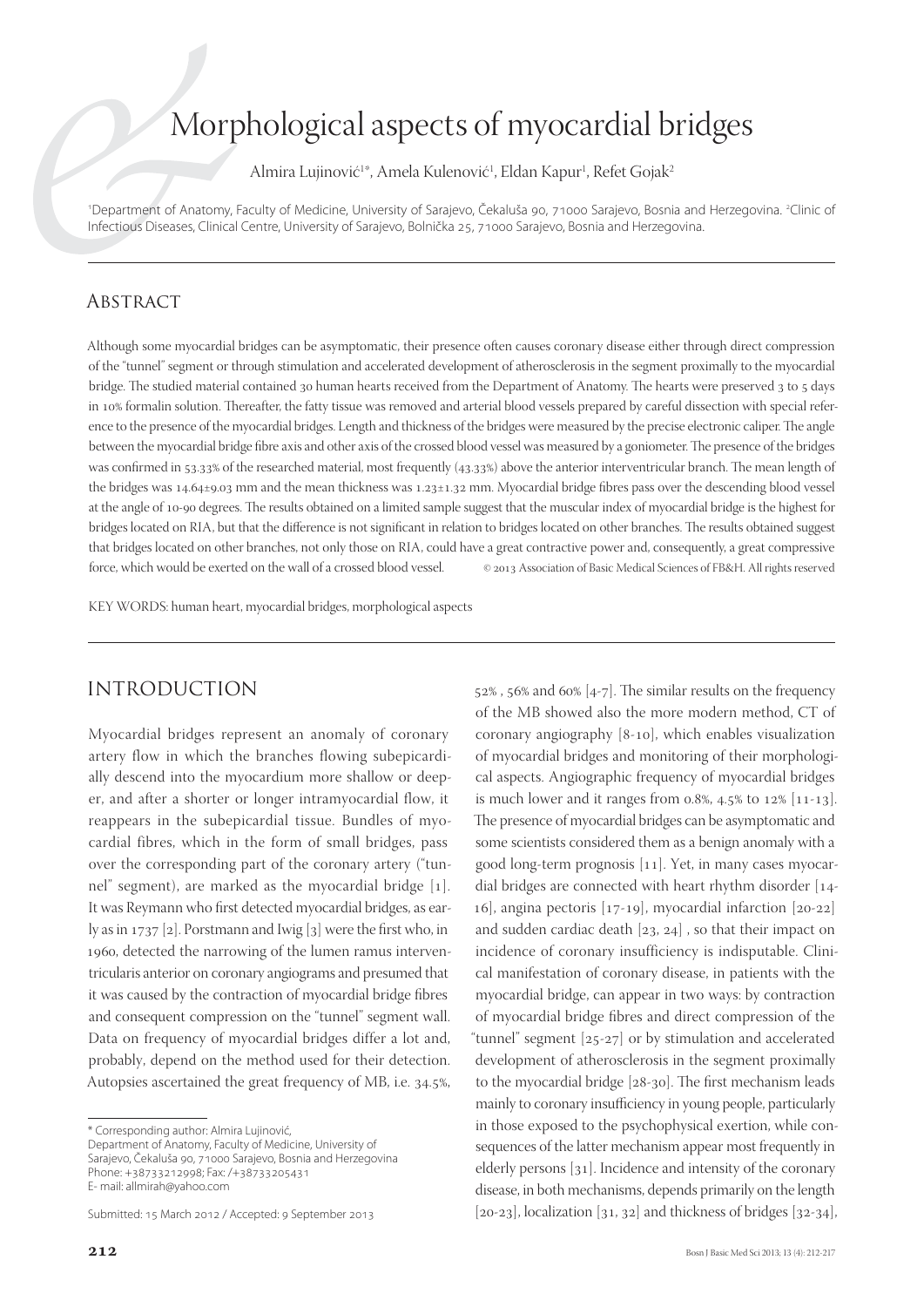what induced us to this research with the aim to detect the frequency of myocardial bridges above certain branches of coronary arteries, to ascertain length and thickness of bridges and if there existed their interrelation. We also wanted to find out if there existed the difference in the value of the myocardial bridge muscle index (MI) between bridges located above the anterior interventricular branch (RIA) and bridges situated above other branches. Our objective was also to detect the angle at which the myocardial bridge fibres pass over the "tunnel" segment of the crossed blood vessel.

## MATERIALS AND METHODS

#### *Samples*

The research was carried out on 30 human hearts (of persons between 20 and 57 years of age) received from the Department of Anatomy, Faculty of Medicine, Sarajevo. All the persons whose hearts were used in the research suffered a violent death and we are not aware if there were any coronary diseases stated in their history.

#### *Procedures*

The hearts were preserved  $3$  to  $5$  days in  $10\%$  formalin solution. Thereafter, fatty tissue was removed and arterial blood vessels prepared by careful dissection with special reference to the presence of the myocardial bridges. If bridges were detected, their length and thickness were measured by the precise electronic caliper (Black & Decker,  $0.00$ -155.00 mm, Landscheid), while the angle between the myocardial bridge fibre axis and other axis of the crossed blood vessel was measured by a goniometer. The muscle index of the myocardial bridge (MI) was calculated as the product of length and thickness expressed in millimetres.

#### *Statistical analysis*

Statistical Package for the Social Sciences (SPSS) was used for statistical data processing. Mean, standard deviation, minimal and maximal values, as well as median were calculated for the length, thickness and MI. Pearson's correlation coefficient was used for detection of interrelation between length and thickness of the bridges, while Mann Wintney test was used, because of uneven statistic data distribution, for research of the difference in the value of MI between the group of myocardial bridges located above the anterior interventricular branch (RIA) and the group of myocardial bridges located above other branches.

## RESULTS

The presence of myocardial bridges was confirmed in 16 hearts (53.33%) out of 30 hearts dissected. In 9 hearts there



FIGURE 1. Myocardial bridge above RIA (RIA-Anterior interventricular branch)

was detected one bridge in each heart, in 6 hearts two myocardial bridges in each (each of 4 hearts had one bridge above two different branches, while 2 hearts had two bridges each above the same branch). One heart had three bridges located above two branches, so that total number of bridges was 24. Myocardial bridges were found most frequently above the RIA  $(4.33%)$ ; 15 bridges were located above this branch (Figure 1), i.e. 62.5% out of total 24 detected bridges. Frequency of myocardial bridges above other branches (Figure 2) was much lower (Table 1).

**TABLE 1.** The Distribution of the MIC values according to the methods.

| <b>Blood</b> vessel | % hearts with MB out of 30<br>hearts in total | % (N) MB out of 24 MB<br>in total |  |  |
|---------------------|-----------------------------------------------|-----------------------------------|--|--|
| RIA                 | 43.33                                         | 62.50(15)                         |  |  |
| Rip                 | 3.33                                          | 4.17(1)                           |  |  |
| Rmd                 | 3.33                                          | 4.17(1)                           |  |  |
| Rms                 | 6.67                                          | 8.33(2)                           |  |  |
| (Rdd)               | 16.67                                         | 20.83(5)                          |  |  |
| Total               |                                               | 100(24)                           |  |  |

MB-Myocardial bridge; N-Number; RIA-Anterior interventricular branch; Rip-Posterior interventricular branch; Rmd-Right marginal branch; Rms-Left marginal branch; Rdd (var.) -Right diagonal branch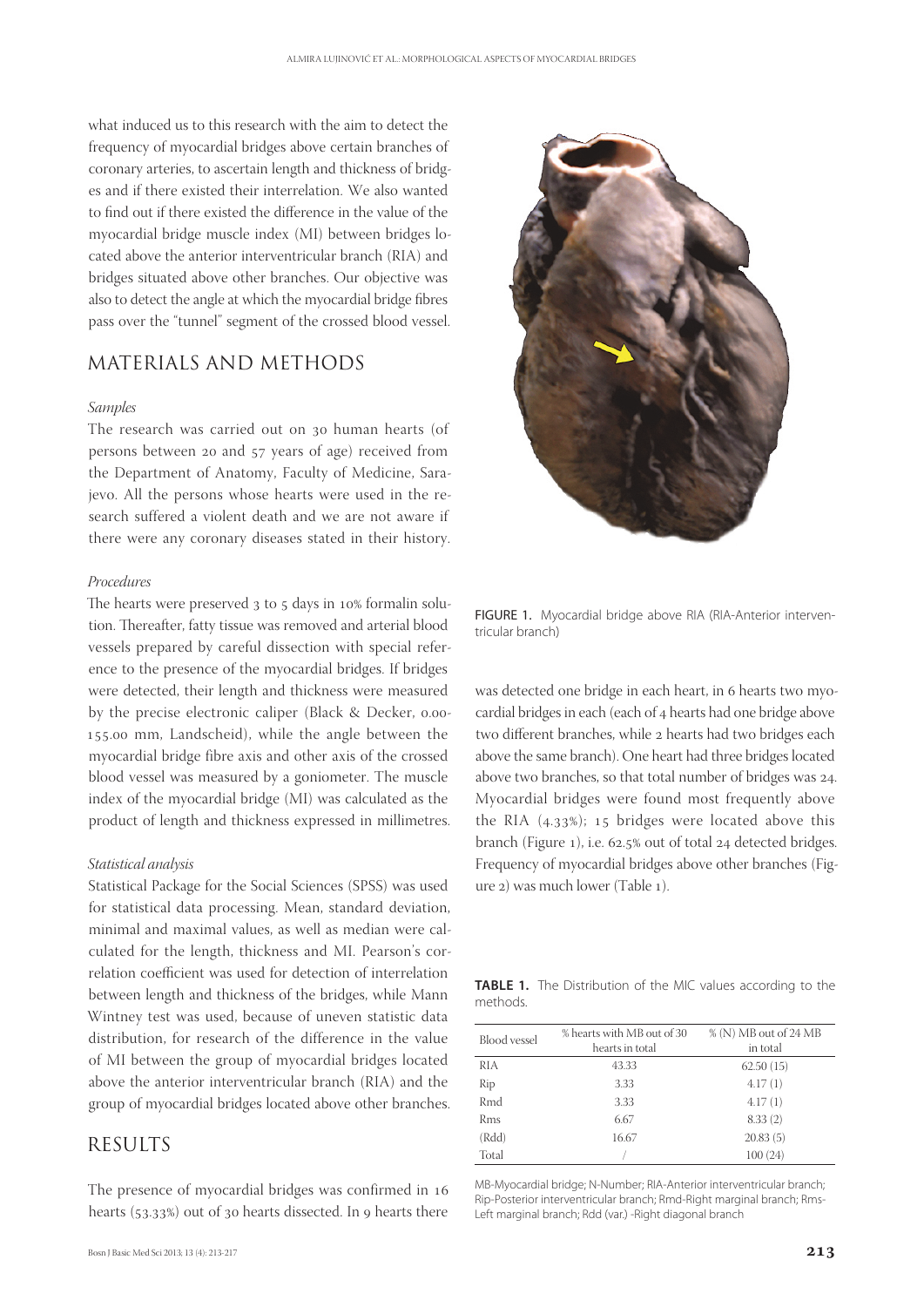

FIGURE 2. Myocardial bridge above Rdd (Rdd) - Right diagonal branch

**TABLE 2.** Morphological aspects of myocardial bridges

| $N=24$        | Length (mm) | Thickness (mm) | МI     |
|---------------|-------------|----------------|--------|
| Mean          | 14.64       | 1.23           | 23.07  |
| Std.deviation | 9.03        | 1.32           | 30.30  |
| Minimum       | 3.44        | 0.33           | 1 1 7  |
| Maximum       | 39.10       | 5.68           | 110.48 |
| Median        | 13.67       | 0.51           | 6.93   |

N-number of myocardial bridges; MI-Muscle index of the myocardial bridge (length x thickness)

The average (mean) length of myocardial bridges amounted to  $14.64 \pm 9.03$  mm, while the average (mean) thickness was 1.23±1.32 mm.Value of myocardial bridge muscle index  $(MI)$  ranged from minimum 1.17mm to maximum 110.48mm and amounted to  $23.07 \pm 30.30$  (Table 2). Length and thickness of bridges stand in the correlation which is medium strong and positive  $r=0.438$ ,  $p=0.032$ . With the growth of the bridge



FIGURE 3. Correlation of thickness and length of myocardial bridges. MB-Myocardial bridges

length "grows" its thickness as well (Figure 3). The greatest mean length had the myocardial bridges located above Rms and it amounted to  $M=24.93\pm7.52$  mm, ranging from minimum  $19.61$  mm to maximum  $30.25$ mm. The average length of bridges located above the RIA was  $M=14.78\pm 10.20$  mm (ranging from minimum 3.44 mm to maximum  $39.1$  mm) and the two longest bridges  $39.10$ mm long, 33.91 mm respectively, were located above that branch. The greatest average thickness had the bridges located above the RIA and it amounted to  $M=1.36\pm1.51$  mm with the broad range from minimum 0.33 mm to maximum 5.68 mm that encompassed the thickest bridge and one from the two thinnest ones. Muscle index of the myocardial bridge (MI) also had the highest average value (mean) in bridges located above the anterior interventricular branch RIA. Although the value of the myocardial bridge muscle index (MI) was distinctly the greatest in myocardial bridges located above the anterior interventricular branch (RIA), Mann-Whitny test did not show any significant difference in the value of that index between the group of bridges located above the RIA and the group of bridges located on another branches (Table ). In most cases  $54.17\%$  (13/24) myocardial bridge fibres passed over the descending blood vessel at the angle of 90 degrees  $(Table 4).$ 

TABLE 3. Difference of the mean values (median) of the MI between bridges located above the RIA and those located on other branches

|    |                |   | Mean  | . Deviation<br>Std. | Mini | Maxi   | うらth<br>سد | $50th$ (Median) | フらth<br>$\overline{ }$ | Mann-Whitnv U |      |
|----|----------------|---|-------|---------------------|------|--------|------------|-----------------|------------------------|---------------|------|
| MI | RIA            | ⊥ | 27.58 | 36.15               |      | .10.48 |            | 7.260           | 54.90                  | 64.00         | 0.83 |
|    | Other branches |   | 5.53  | 15.83               | 3.16 | 45.50  | 4.43       | 6.60            | 30.61                  |               |      |

N-Number of observations; MI-Muscle index of the myocardial bridge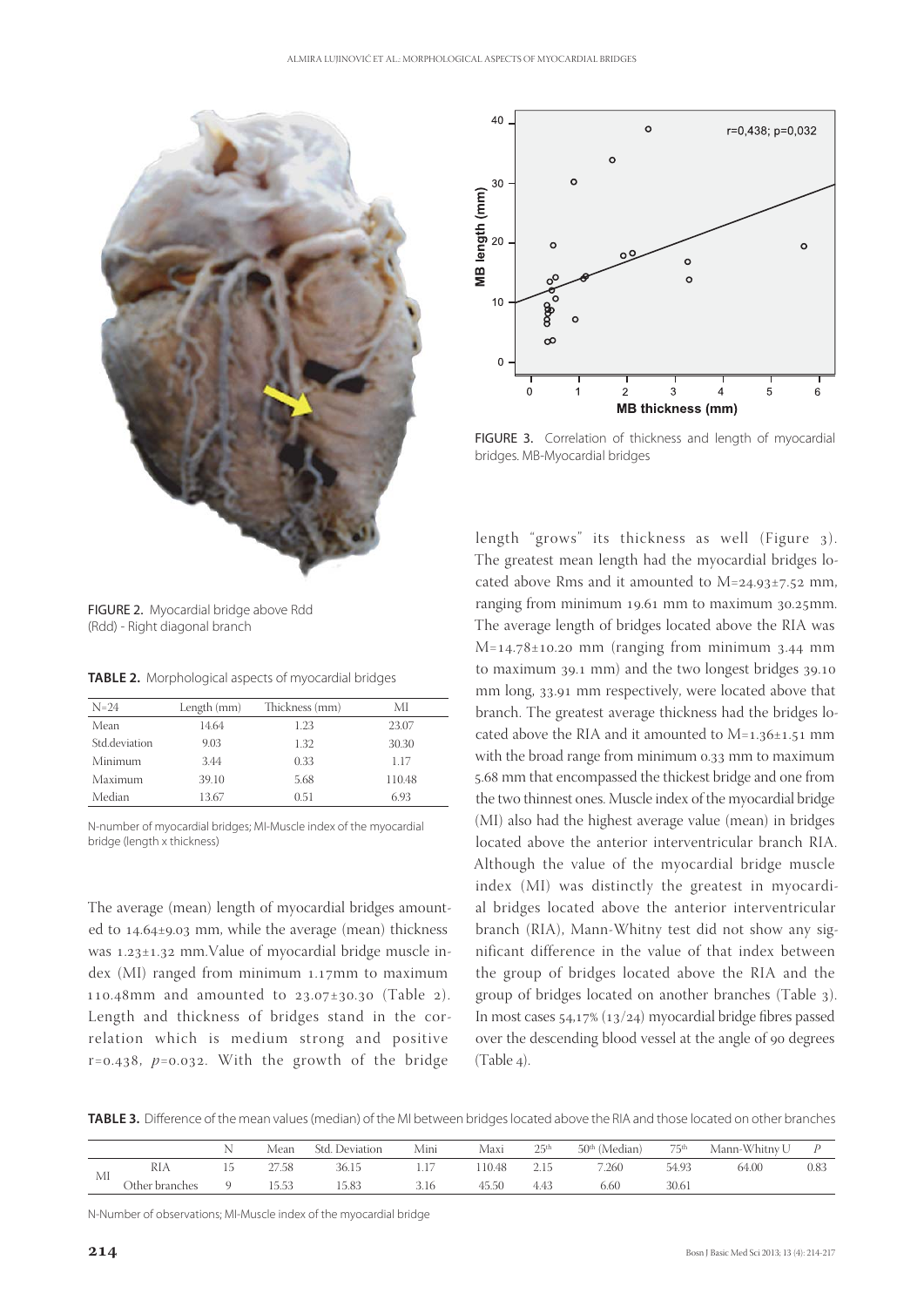**TABLE 4.** The number of myocardial bridges which pass over the certain blood vessel at the quoted angle

| <b>Blood</b> vessel | $90^\circ$ | $85^\circ$ | $80^\circ$ | $65^\circ$               | $60^\circ$ | $10^{\circ}$ |
|---------------------|------------|------------|------------|--------------------------|------------|--------------|
| RIA                 |            |            |            |                          |            | ٠            |
| Rip                 |            | ٠          | ٠          | $\overline{\phantom{a}}$ | ۰          | ٠            |
| (Rdd)               | 3          | ٠          | ٠          | $\overline{\phantom{a}}$ |            | ٠            |
| Rms                 | ٠          | ٠          | ۰          | $\overline{\phantom{a}}$ | ٠          |              |
| Rmd                 | ٠          | ٠          |            |                          | ٠          |              |

RIA-Anterior interventricular branch; Rip-Posterior interventricular branch; Rmd-Right marginal branch; Rms-Left marginal branch; Rdd (var.) -Right diagonal branch

## DISCUSSION

The first description of a myocardial bridge originates as early as  $1737$  [2]. Special interest in myocardial bridges appeared in 20th century, when besides morphologists, also numerous clinicians began to study that phenomenon indicating to their impact on coronary chemodynamics. Although there are numerous data on the presence and frequency of myocardial bridges, they are rather heterogeneous and probably conditioned by the method used for detection of bridges. Researchers who studied the bridges using dissection method report about their high frequency ranging from  $30-60\%$  [5-7] what was also confirmed by CT coronary angiography [8-10]. Our findings on myocardial bridges in 53.33% studied cases are in accordance with the results of the quoted authors and confirm rather frequent presence of myocardial bridges above coronary arteries of human hearts. Angiographic frequency of myocardial bridges above coronary arteries is much lower and ranges from 0.8-12%  $[11-13]$ . Namely, the myocardial bridges on coronary angiograms are to be detected indirectly, on the basis of the systolic reduction of lumen, i.e. the milky effect, so that many of them remain unnoticed – depending, first of all, on their morphological aspects but also on the presence and intensity of the fixed proximal stenosis, myocardium contractility state, the presence of ascending aorta obstruction  $[1, 30, 31]$ . Yet, all results, regardless of the method used, indicate that RIA is the branch above which the myocardial bridges are mostly localized. This is also confirmed by our results which show that 15 of the total 24 detected bridges (i.e. 62.5% out of the total quantity) are located just above that branch. In five hearts, i.e. in 16.67% of the studied material, we detected the presence of the myocardial bridge above the right coronary artery branch flowing along the anterior or diaphragmal wall of the right ventricle. Because this variable branch of the right coronary artery was passing diagonally over the front or the back wall of the right ventricle we named it right diagonal branch (Rdd) like it was called by some other authors  $[5]$ . We also detected the presence of two myocardial bridges in

each of six hearts: in four hearts above different branches and in two hearts above the same branch, and that above the RIA. One heart had three myocardial bridges located above two branches. Kosinski  $[36]$  and Fereira  $[37]$  were those who indicated the presence of double and triple bridges. The length of the myocardial bridges amounted to 14.64 mm in average, ranging broadly from 3.44 mm to 39.10 mm, what was in accordance with results reported by Polaček and Kosinski  $[7,36]$ , who also detected bridges shorter than  $5 \text{ mm}$ , but significantly differed from the results received by Loukas  $[4]$  who reported that the shortest bridge was 12 mm long. We detected very thin myocardial bridges (0.33 mm) but also the ones 5.68 mm thick. As the length stands in positive correlation with the thickness, our confirmed opinion is that the longer bridges are, at the same time, the thicker  $[28, 31, 32, 4]$ 38]. The greatest average thickness (median) had the bridges located above the RIA (1.36 mm), and the two longest bridges were also located above that branch, so that it was to be expected that they had the greatest MI. Yet, the discrepancy of the average value (median) of MI, which reflects the contractile force of the myocardial bridge  $[31,38]$  between the group of bridges located above the RIA and the group of bridges above other branches is not statistically significant. This fact supports the earlier reports that also myocardial bridges above other branches can cause serious reduction of the lumen and disorder of the chemodynamics leading to serious clinical manifestations of the coronary insufficiency  $[38-42]$ . We must underline once again that our results are obtained on a limited human sample and that we did not have the data on a possible history of coronary disease in relation to the persons whose hearts were used in our research, so that the research into the clinically important morphological characteristics of myocardial bridges should continue. Bridge fibres passed most frequently over the crossed blood vessel at the angle of 90 degrees, while a very small angle (10 degrees) was present between the axis of the myocardial fibres and other axis of the crossed blood vessel in bridges located above Rms and Rmd. These findings are in accordance with findings reported by Kosinski  $[38]$  and Baptist  $[43]$ . Ferriera  $[37]$  reports that in the deep type of bridges the RIA is located deeper in the sulcus interventricularis anterior and then it flows toward the right ventricle where it is covered, i.e. surrounded, by bundles of the apical trabecula directed crosswise, aslant and spirally in respect to the descending blood vessel. The author thinks that such a flow and relation of the bridge muscle bundles with the tunnel segment is the main cause of a strong compression and reduction of both systolic and diastolic flow  $[37]$ . Besides, the impact of the myocardial bridge on the blood flow depends also on the very structure of the bridge, namely the presence of the connective and fatty tissue  $[1,30]$ , as well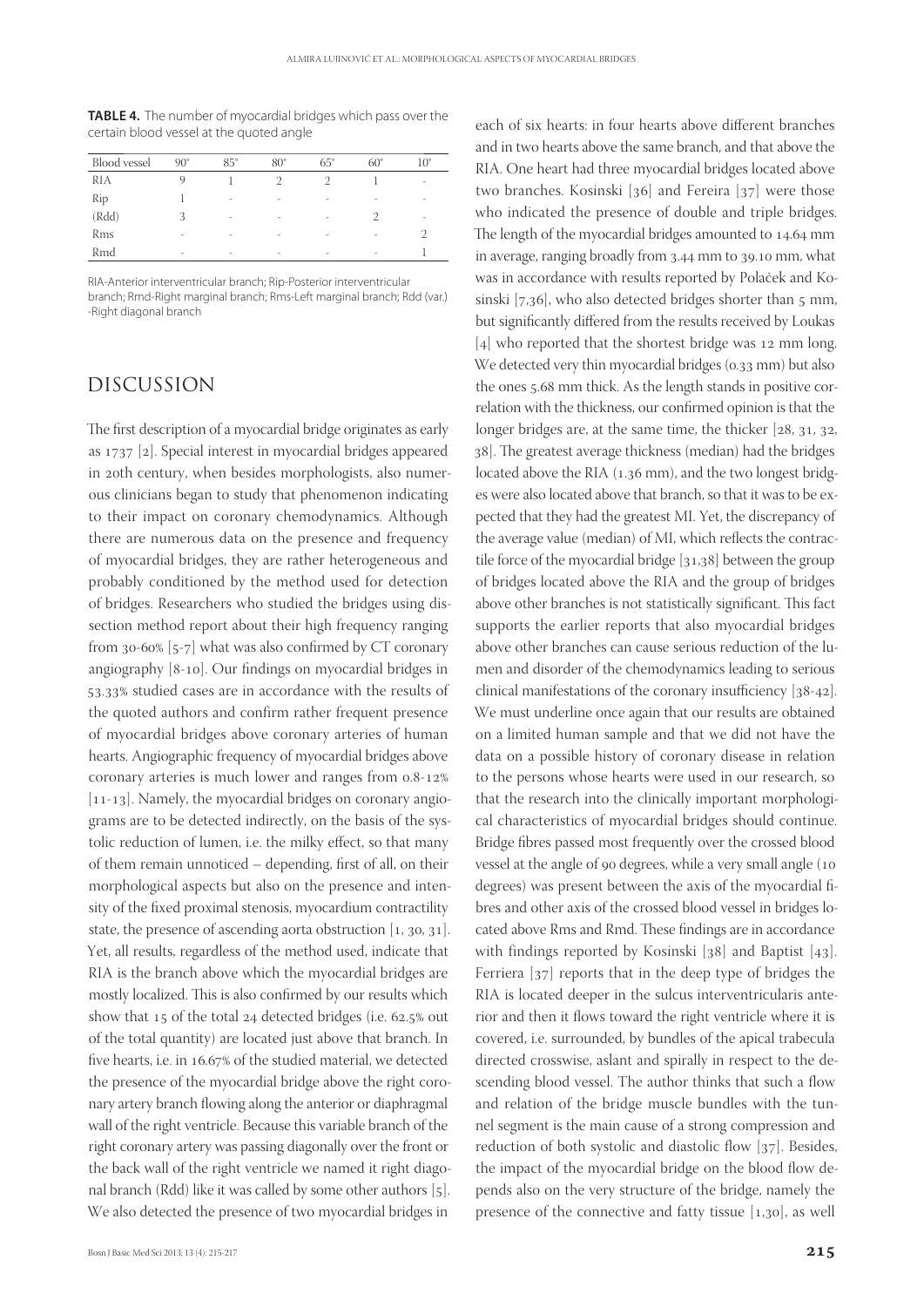as on the distance of bridge fibres from the adventitia of the crossed blood vessel; all this points towards the need to analyse the myocardial bridges on the ultrasonic level what will probably bee the subject of our further research.

## CONCLUSION

The results obtained on a limited sample suggest that the muscular index of myocardial bridge is the highest for bridges located on RIA, but that the difference is not significant in relation to bridges located on other branches. The results obtained suggest that bridges located on other branches, not only those on RIA, could have a great contractive power and, consequently, a great compressive force, which would be exerted on the wall of a crossed blood vessel.

# DECLARATION OF INTEREST

There is no conflict of interest to declare.

## REFERENCES

- [1] Angelini P, Trivellato M, Donis J, Leachman RD. Myocardial bridges: a review. Prog Cardiovasc Dis.  $1983;26(1):75-88$ .
- [2] Reyman HC. Dissertatio de vasis cordis propriis. Haller, Bibl Anat. 1737; 2: 366
- [3] Porstmann W, Iwig J. Intramural coronary vessels in the angiogram. Fortschr Geb Rontgenstr Nuklearmed. 1960;92:129-133.
- [4] Loukas M, Curry B, Bowers M, Louis RG Jr, Bartczak A, Kiedrowski M. et al. The relationship of myocardial bridges to coronary artery dominance in the adult human heart. J Anat.  $2006;209(1):43 50^{\circ}$
- [5] Hadžiselimović H. Krvni sudovi srca. Jugoslovenska medicinska naklada, Zagreb, 1981.
- [6] Vaishaly KB, Vasanti A. The Study of Myocardial Bridges. J. Anat. Soc. India. 2008; 57(1):14-21.
- [7] Polaček P, Kralove H. Relation of myocardial bridges and loops on the coronary arteries to coronary occlusions. Am Heart J. 1961; 61:  $44 - 52.$
- [8] Zeina AR, Odeh M, Blinder J, Rosenschein U, Barmeir E. Myocardial bridge: evaluation on MDCT. AJR Am J Roentgenol. 2007;188(4):1069-1073.
- [9] Wang MH, Sun AJ, Qian JY, Ling QZ, Zeng MS, Ge L. et al. Myocardial bridging detection by non-invasive multislice spiral computed tomography: comparison with intravascular ultrasound. Chin Med J (Engl).  $2008;121(1):17-21$ .
- [10] Konen E, Goitein O, Sternik L, Eshet Y, Shemesh J, Di Segni E. The prevalence and anatomical patterns of intramuscular coronary arteries: a coronary computed tomography angiographic study. J Am Coll Cardiol. 2007;49(5):587-593.
- [11] Juilliere Y, Berder V, Suty-Selton C, Buffet P, Danchin N, Cherrier F. Isolated myocardial bridges with angiographic milking of the left anterior descending coronary artery: a long-term follow-up study. Am Heart J. 1995; 129(4): 663-665.
- [] Rossi L, Dander B, Nidasio GP, Arbustini E, Paris B, Vassanelli C. et al. Myocardial bridges and ischemic heart disease. Eur Heart J. 1980;1(4):239-245.
- [13] Kramer JR, Kitazume H, Proudfit WL, Sones FM. Clinical significance of isolated coronary bridges: benign and frequent condition involving the left anterior descending artery. Am Heart J. 1982;  $103(2): 283 - 288.$
- [14] den Dulk K, Brugada P, Braat S, Heddle B, Wellens HJ. Myocardial bridging as a cause of paroxysmal atrioventricular block. J Am Coll Cardiol. 1983;1(3):965-969.
- [15] Endo M, Lee YW, Hayashi H, Wada J. Angiographic evidence of myocardial squeezing accompanying tachyarrhythmia as a possible cause of myocardial infarction. Chest. 1978;73(3):431-433.
- [16] Faruqui AM, Maloy WC, Felner JM, Schlant RC, Logan WD, Symbas P. Symptomatic myocardial bridging of coronary artery. Am J Cardiol. 1978;41(7):1305-1310.
- [17] Kalaria VG, Koradia N, Breall JA. Myocardial bridge: a clinical review. Catheter Cardiovasc Interv. 2002;57(4):552-556.
- [18] Yukio I, Yoko K, Ehiichi K, Toshiharu I. Coronary events caused by myocardial bridge. Ann Vasc Dis 2009;  $2(2)$ : 79-94.
- [19] Tsujita K, Maehara A, Mintz G.S., Doi H, Kubo T, Castellanos C. et al. Impact of myocardial bridge on clinical outcome after coronary stent placement. Am J Cardiol 2009; 103(10): 1344-1348.
- [20] Pradeep GN, Peter N, Lakshmi V, Mullasari A. Myocardial infarction to myocardial bridging. Indian Heart J. 2002; 54:711-712.
- [] Yano K, Yoshino H, Taniuchi M, Kachi E, Shimizu H, Watanuki A. et al. Myocardial bridging of the left anterior descending coronary artery in acute inferior wall myocardial infarction. Clin Cardiol.  $2001; 24(3): 202 - 208.$
- [22] Zeina AR, Shefer A, Sharif D, Rosenschein U, Barmeir E. Acute myocardial infraction in a young woman with normal coronary arteries and myocardiall bridging. Br J Radiol 2008;  $81(965):e141-144$ .
- [23] Maron B.J, Shirani J, Poliac L.C, Mathenge R, Roberts WC, Mueller FO. Sudden death in young competitive athletes: Clinical, demographic, and pathological profiles. JAMA 1996;  $276(3):199-204$ .
- [24] Futterman LG, Myerburg R. Sudden death in athletes: an update. Sports Med. 1998; 26(5):335-350.
- [25] Ge J, Erbel R, Rupprecht HJ, Koch L, Kearney P, Görge G. et al. Comparison of intravascular ultrasound and angiography in the assessment of myocardial bridging. Circulation.  $1994$ ;  $89(4):1725$ -1732.
- [26] Klues HG, Schwarz ER, vom Dahl J, Reffelmann T, Reul H, Potthast K, et al. Disturbed intracoronary hemodynamics in myocardial bridging: Early normalization by intracoronary stent placement. Circulation 1997; 96(9): 2905-2913.
- [27] Schwarz ER, Klues HG, vom Dahl J, Klein I, Krebs W, Hanrath P. Functional characteristics of myocardial bridging. A combined angiographic and intracoronary Doppler flow study. Eur Heart J 1997;18(3):434-442.
- [] Ishii T, Hosoda Y, Osaka T, Imai T, Shimada H, Takami A. et al. The significance of myocardial bridge upon atherosclerosis in the left anterior descending coronary artery. J Pathol. 1986;  $148(4): 279 201$
- [29] Masuda T, Ishikawa Y, Akasaka Y, Itoh K, Kiguchi H, Ishii T. The effect of myocardial bridging of the coronary artery on vasoactive agents and atherosclerosis localization. J Pathol.  $2001$ ;  $193(3)$ :  $408$ -414.
- [30] Möhlenkamp S, Hort W, Ge J, Erbel R. Update on myocardial bridging. Circulation 2002; 106(20): 2616-2622.
- [31] Ishikawa Y, Kawawa Y, Kohda E, Shimada K, Ishii T. Significance of the Anatomical Properties of a Myocardial Bridge in Coronary Heart Disease. Circ J 2011; 75(7): 1559-1566.
- [] Ishikawa Y, Akasaka Y, Ito K, Akishima Y, Kimura M, Kiguchi H. et al. Significance of anatomical properties of myocardial bridge on atherosclerosis evolution in the left anterior descending coronary artery. Atherosclerosis 2006; 186(2): 380-389.
- [33] Morales A, Romanelli R, Tate LG, Boucek RJ, de Marchena E. Intramural LAD: significante of depth of the muscular tunnel. Hum Pathol 1993:  $24(7)$ : 693-701
- [] Elmali M, Soylu K, Gulel O, Bayrak IK, Koprulu D, Diren HB. et al. Correlation between depth of myocardial bridging and coronary angiogeaphy findings. Acta Radiol 2008;49(8): 883-888.
- [35] Acunã LE, Aristeguieta LM, Tellez SB. Morphological description and clinical implications of myocardial bridges: an anatomical study in Colombians. Arq Bras Cardiol. 2009; 92(4):256-262.
- [36] Kosiński A, Grzybiak M. Myocardial bridges in the human heart: morphological aspects. Folia Morphol (Warsz). 2001;60(1):65-68.